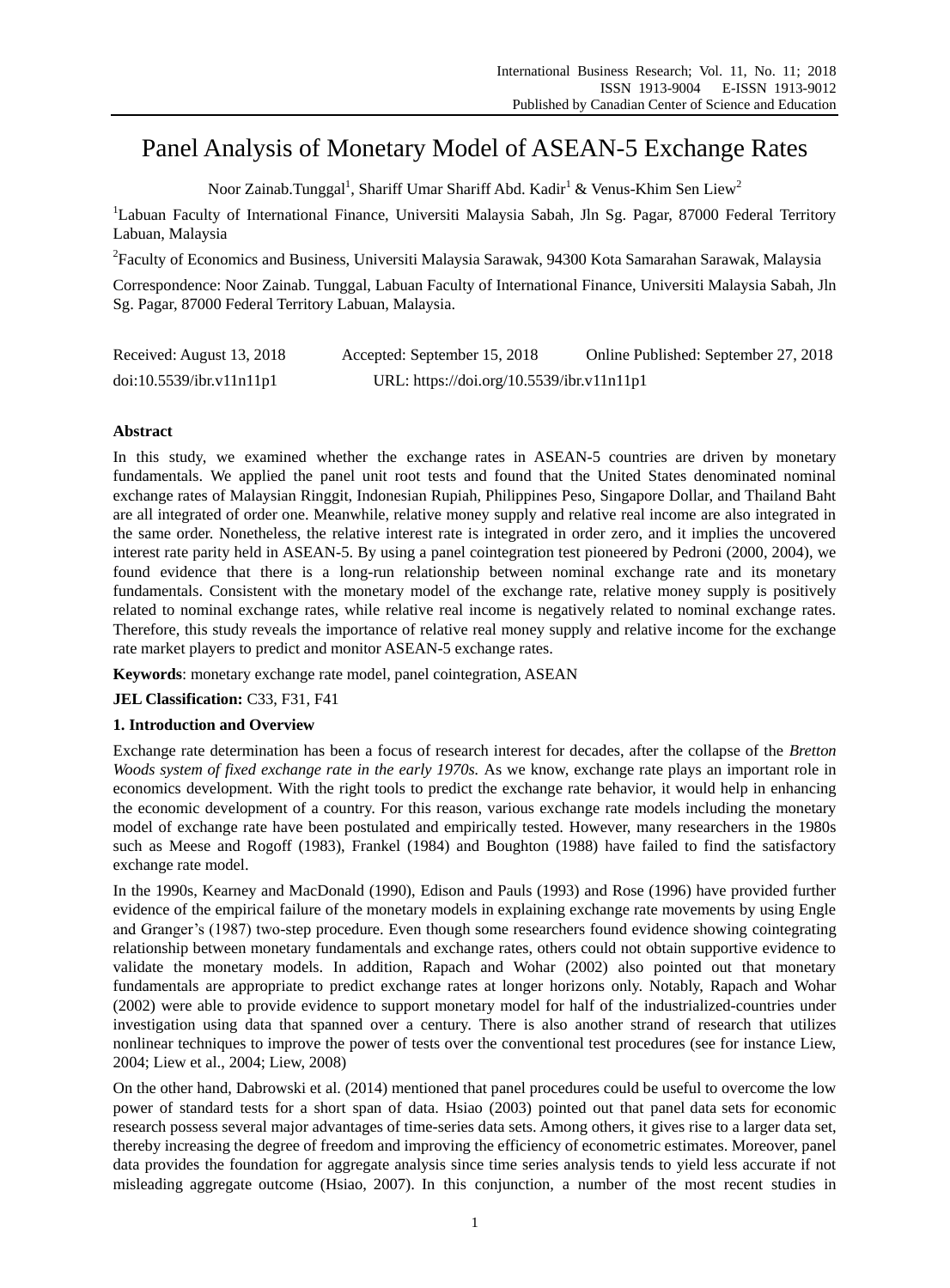exchange rate determinations that employed the panel technique found evidence that monetary model can predict exchange rate well (see Cerra and Saxena, 2010; Uz and Ketenci, 2010; Dabrowski et al., 2014). In particular, Dabrowski et al. (2014) found that money supply, real income and price level could explain the exchange rate behavior for the Central and Eastern European Countries case using the panel data analysis.

Overall, it can be understood that in the literature of monetary models, when estimated with the appropriate methods and a larger data set, they can be useful tools in determining the long-run relationship between exchange rate and its fundamentals. Previous studies using panel data analysis have examined the validity monetary model for European countries, industrialized countries and OECD countries cases (see Mark and Sul, 2001; Rapach and Wohar, 2004 and Dabrowski et al., 2014). In the same spirit of research, this study has aimed to contribute to the literature by employing panel procedures to test for the validity of the monetary model for ASEAN-5 countries in aggregate<sup>1</sup>.

In this article, we show how the United States dollar denominated the nominal exchange rates of ASEAN-5 countries are cointegrated with relative money supply and relative real income using the panel root tests and cointegration tests. Further analysis using fully modified ordinary least squares (FMOLS) as well as dynamics ordinary least squares (DOLS) estimation reveals that the estimated coefficients have the correct sign as predicted by the monetary model of exchange rate. As such, in line with the previous studies that have examined European countries, industrialized countries and OECD countries, this article provides empirical evidence supportive of the monetary model of exchange rate using the panel data approach for the case of ASEAN-5.

Section 2 describes the empirical model adopted in this study. Section 3 explains the data employed, while the methods of analysis are mentioned in Section 4. Section 5 presents the empirical results and interpretation. The concluding remarks are given in the last section.

## **2. Empirical Model**

-

This study considers the following flexible-price monetary model attributed to Frankel (1976), Mussa (1976) and Bilson (1978):

$$
S_{it} = \beta_0 + \beta_1 M_{it} + \beta_2 Y_{it} + \beta_3 I_{it} + B_4 D_{it} + \varepsilon_{it}
$$
\n(1)

where  $S_{it}$  represents the nominal exchange rate, which is measured as the domestic currency value of one United States dollar.  $M_{it}$  is relative money supply (domestic money supply – United States money supply),  $Y_{it}$ denotes relative real income (domestic real income – United States real income),  $I_{it}$  is relative interest rate (domestic interest rate – United States interest rate).  $D_{it}$  is dummy variable that takes into account the effect of

the Global Financial Crisis where it takes the value one from  $2008:q1$  to  $2008:q4$  and zero otherwise.  $\theta_{ii}$ 

denotes error term.  $\overrightarrow{D}$ '*s* are regression coefficients.

It is expected that  $b_1 > 0$ , since an increase in relative money supply will cause domestic currency to depreciate. On the other hand, a rise in relative real income will induce an increasing demand for money and causes domestic currency to appreciate. Hence,  $b_2 < 0$ . Besides, an increase in relative interest rate will lead to capital inflow. Consequently, domestic currency will appreciate ( $b_3 < 0$ ). However, home currency could depreciate if inflation rate increases, causing a fall in relative interest rate ( $b_3 > 0$ ). Note that if the uncovered

<sup>&</sup>lt;sup>1</sup>The five largest economies in South-East Asia, namely Malaysia, Indonesia, Thailand, Singapore and the Philippines are the original founders of the Association of South-East-Asian Nations (ASEAN) and its most influential members in the  $21<sup>st</sup>$  century (Zhu et al., 2016).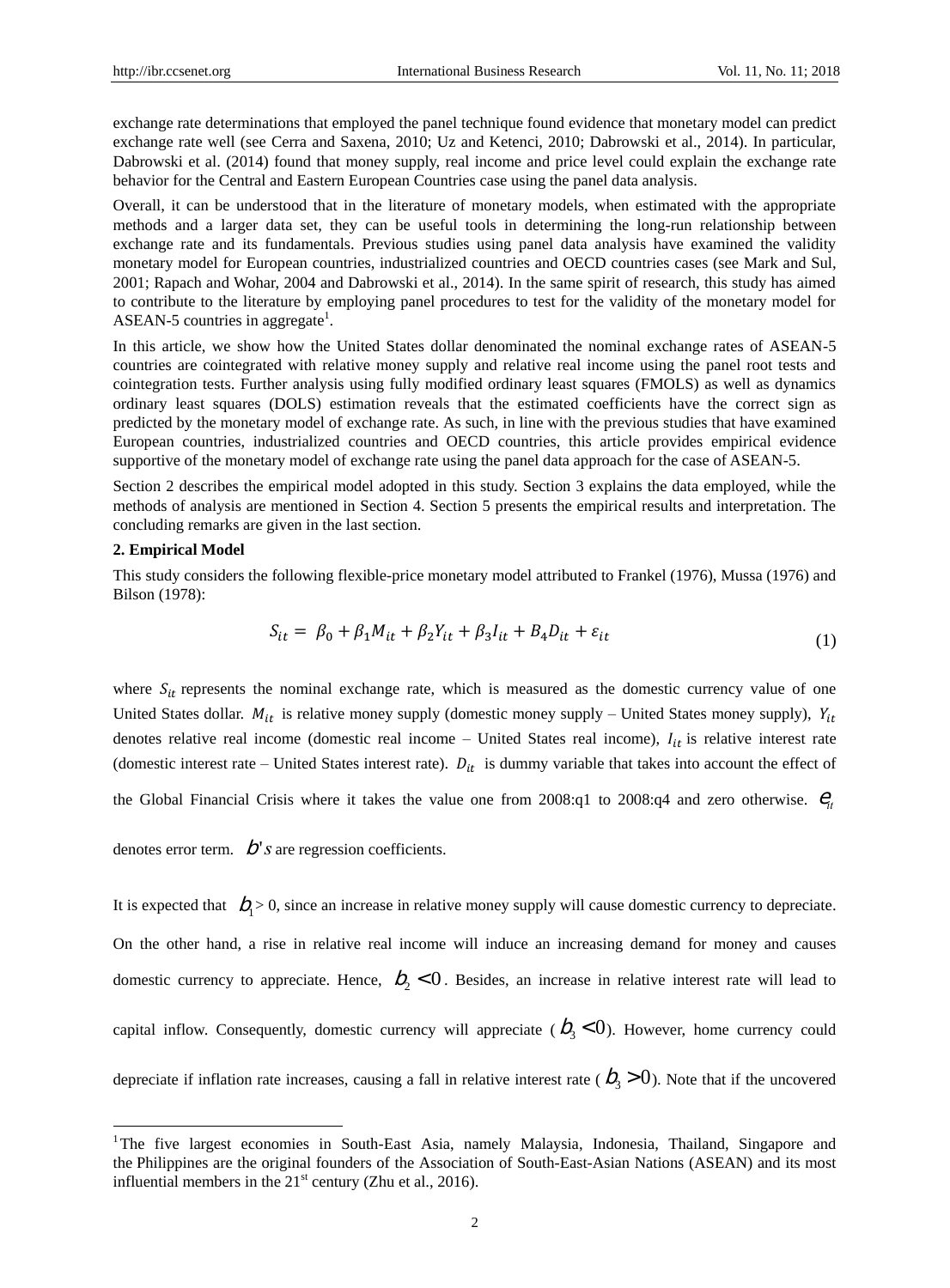interest parity holds, relative interest rate equalizes to zero (Frankel, 1976). As such, the relative interest rate should be stationary at the level it will be excluded from Equation (1), and the resulting model is known as the forward-looking monetary model of exchange rate.

## **3. Data for Estimation**

The balanced panel of quarterly data covers the period from 2000 quarter one to 2014 quarter four for ASEAN-5 countries namely Malaysia, Indonesia, the Philippines, Singapore and Thailand. Data of the United States dollar denominated the nominal exchange rates of the Malaysian Ringgit, the Indonesian Rupiah, the Philippines Peso, the Singapore Dollar, and the Thailand Baht, as well as relative money supply, relative interest rate, and relative real income which are included in this study. Treasury bill rate is a proxy to interest rates for the United States, Malaysia, Singapore and the Philippines (Baharumshah et al., 2002; Baharumshah and Masih, 2005; Islam and Hassan, 2006), and Lending rate is a proxy for interest rates for Thailand and Indonesia. Real gross domestic products (GDP) are used to represent the real incomes. Data of monetary aggregates, M2 are used for measuring the money supply for all countries. All variables are employed in the logarithmic form except for the interest rates.

## **4. Methodology of the Study**

This study applies panel unit root tests such as the LLC test proposed by Levin et al. (2002) and IPS test proposed by Im et al. (2003) test to check for the stationarity of the variables. The test of unit root is crucial to determine whether the variables are integrated of order zero, one or more than one. The advantage of using panel unit roots test is it increases the number of cross section observation and hence improves the power of unit root test over the standard augmented Dickey-Fuller (ADF) tests (Levin and Lin, 1992). LLC assumes that the persistence parameters are common across cross-sections. In contrast, IPS allows the heterogeneity of persistence parameters across cross-sections. Besides, LLC assumes that all cross-sections are stationary in the alternative test. However, IPS test allows for some individual cross-sections to be stationary<sup>2</sup>. These two complementary tests are applied to check the stationarity of the series for the cointegration test in this study.

Based on the panel unit root tests results, we are able to identify the variables to be included in the cointegration test. The cointegration test pioneered by Pedroni (2000, 2004) is applied in this study to test the cointegrating between exchange rate and its fundamentals. The advantages of this method are it allows for multiple regressors and also for heterogeneity in the residuals across sectional units. Seven tests have been used which consist of four within-group tests and three between-group tests to check whether all variables are cointegrated. In order to perform Pedroni's cointegration test, it is necessary to obtain all the series integrated of order one.

Finally, the fully modified ordinary least squares (FMOLS) and dynamics ordinary least squares (DOLS) estimator suggested by Kao and Chiang (2000) are adopted to obtain the long-run coefficients. These estimators provide corrected standard pooled OLS in terms of serial correlation and regressors endogeneity that usually  $\frac{1}{2}$  exist in a long-term relationship<sup>3</sup>. Thus, we can apply these models to check the coefficient and expected sign of each variable in the ASEAN-5 countries.

## **5. Empirical Results**

-

#### *Panel unit root test results*

The results of panel unit root tests for ASEAN-5 countries are reported in Table 1. In this preliminary step of analysis, the integration order of nominal exchange rate, relative money supply, relative real income and relative interest rate are identified by using LLC and IPS tests. Basically, the exchange rate, relative money supply and relative real income are found to be nonstationary in levels. This is because the null hypothesis of nonstationary cannot be rejected at the 10 percent based on LLC and IPS tests, regardless of whether a trend or no trend has been included in the estimation. However, the relative interest rate is found to be stationary in level by both tests. Next, the relative money supply, relative income and nominal exchange rate series are subjected to another round of unit root tests in their first-differenced form. It is found that nominal exchange rate and relative money supply are stationary in their first-differenced form, according to the LLC test. In contrast, the relative income is not stationary in the first-differenced form by the LLC test.

 $2$  IPS formulated their model under the restrictive assumption that the data must be a balanced panel to compute the *t-bar* test statistic.

<sup>&</sup>lt;sup>3</sup>See Kao and Chiang (2000) for further discussion on the estimation and the advantages of FMOLS and DOLS estimators.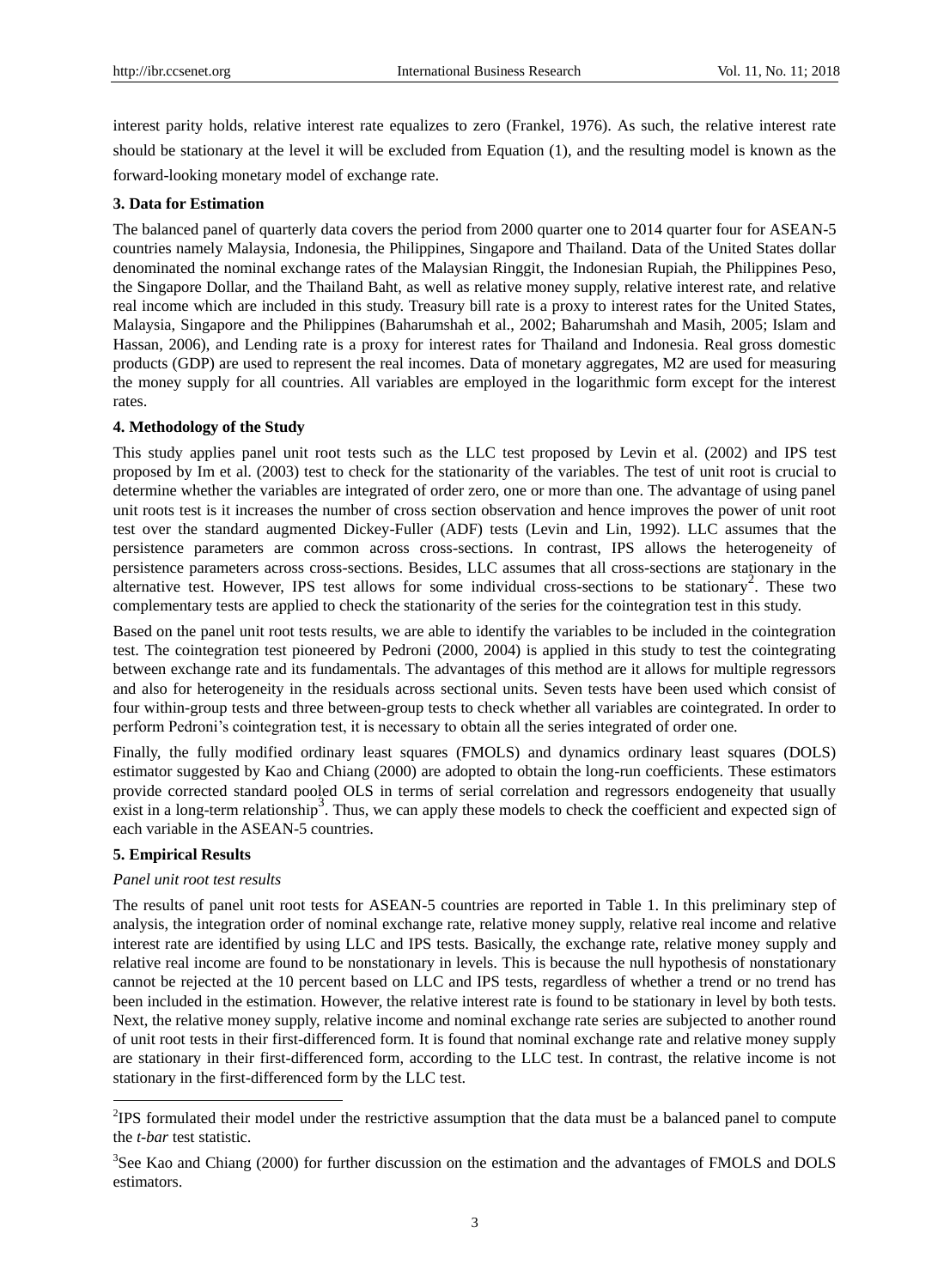| <b>Series</b>            | <b>LLC</b>      |               | <b>IPS</b>          |                     |
|--------------------------|-----------------|---------------|---------------------|---------------------|
|                          | <b>No Trend</b> | <b>Trend</b>  | <b>No Trend</b>     | <b>Trend</b>        |
| Levels                   |                 |               |                     |                     |
| S                        | 0.729           | 1.669         | $-1.146$            | $-2.571$            |
|                          | (0.767)         | (0.952)       | (0.816)             | (0.127)             |
| $\boldsymbol{M}$         | 1.797           | $-1.254$      | 0.097               | $-2.444$            |
|                          | (0.964)         | (0.105)       | (1.000)             | (0.176)             |
| Y                        | 2.448           | 0.427         | 0.074               | $-2.190$            |
|                          | (0.993)         | (0.665)       | (1.000)             | (0.352)             |
| $\boldsymbol{I}$         | $-3.007$        | $-1.806$      | $-2.937(0.000)***$  | $-3.199(0.002)$ *** |
|                          | $(0.001)$ ***   | $(0.036)$ **  |                     |                     |
| <b>First Differences</b> |                 |               |                     |                     |
| DS                       | $-9.740$        | $-8.042$      | $-6.842$            | $-6.590$            |
|                          | $(0.000)$ ***   | $(0.000)$ *** | $(0.000)$ ***       | $(0.000)$ ***       |
| DM                       | $-7.931$        | $-8.669$      | $-4.611$            | $-5.045(0.000)***$  |
|                          | $(0.000)$ ***   | $(0.000)$ *** | $(0.000)$ ***       |                     |
| D Y                      | 11.343          | 16.614        | $-4.111(0.000)$ *** | $-4.265(0.000)***$  |
|                          | (1.000)         | (1.000)       |                     |                     |
| DI                       |                 |               |                     |                     |

Table 1. Results of panel unit root tests

*Notes.* \*\* and \*\*\* denote rejection of the null of non-stationary at 5 and 1 percent levels of significance, respectively. Probability values are given in parentheses.

According to the IPS test, all variables are found to be stationary in the first-differenced form. IPS has an advantage over LLC, in which it takes into account the heterogeneity across countries, (Quah, 1992, 1994; Ling et al., 2010). Therefore, we can conclude that with the IPS test, all variables are integrated of order one except for the relative interest rate, which is integrated of order zero. Hence, only three variables will be included in the test for cointegration relationship between nominal exchange rate and its fundamentals (relative money supply, relative real income).

## *Panel cointegration test results*

Table 2 depicts the results of the panel cointegration test. According to Pedroni's cointegration test results, the null hypothesis of no cointegration can be rejected by all test statistics at conventional levels of significance. In other words, all statistics show the presence of a long - run relationship between the nominal exchange rates of ASEAN-5 countries and its monetary determinants which are relative money supply and relative real income. Therefore, consistent with Cerra and Saxena (2010), Uz and Ketenci (2010) and Dabrowski et al. (2014), the current study is able to provide evidence supportive of the monetary model of exchange rate using panel data analysis for the case of ASEAN-5.

Table 2. Results of panel cointegration tests

| <b>Test Statistic</b>     | <b>No Trend</b>     |
|---------------------------|---------------------|
| Within-dimension (Panel)  |                     |
| Panel v-Statistic         | $3.030(0.001)$ ***  |
| Panel rho-Statistic       | $-3.287(0.001)$ *** |
| Panel PP-Statistic        | $-3.166(0.001)$ *** |
| Panel ADF-Statistic       | $-1.408(0.080)$ *   |
| Between-dimension (Group) |                     |
| Group rho-Statistic       | $-3.797(0.000)$ *** |
| Group PP-Statistic        | $-4.082(0.000)$ *** |
| Group ADF-Statistic       | $-2.213(0.014)$ **  |
|                           |                     |

*Notes.* \*, \*\* and \*\*\* denote significance level at 10, 5 and 1 percent levels, respectively. Probability values are given in parentheses.

## *Estimated long-run elasticities*

-

The final step is to estimate the cointegrating vector by using FMOLS and DOLS pioneered by Kao and Chiang (2000). As relative interest rate is integrated in order zero, it implies that the forward-looking monetary model should be estimated, instead of the flexible-price monetary model. The estimated coefficients of the forward-looking monetary model that correspond to long-run elasticities are reported in Table  $3<sup>4</sup>$ . The

<sup>&</sup>lt;sup>4</sup>We found that the coefficient for dummy variable is insignificant in which we can conclude that the global financial crisis does not seem to give any effect toward the monetary model of the exchange rate in ASEAN-5 countries.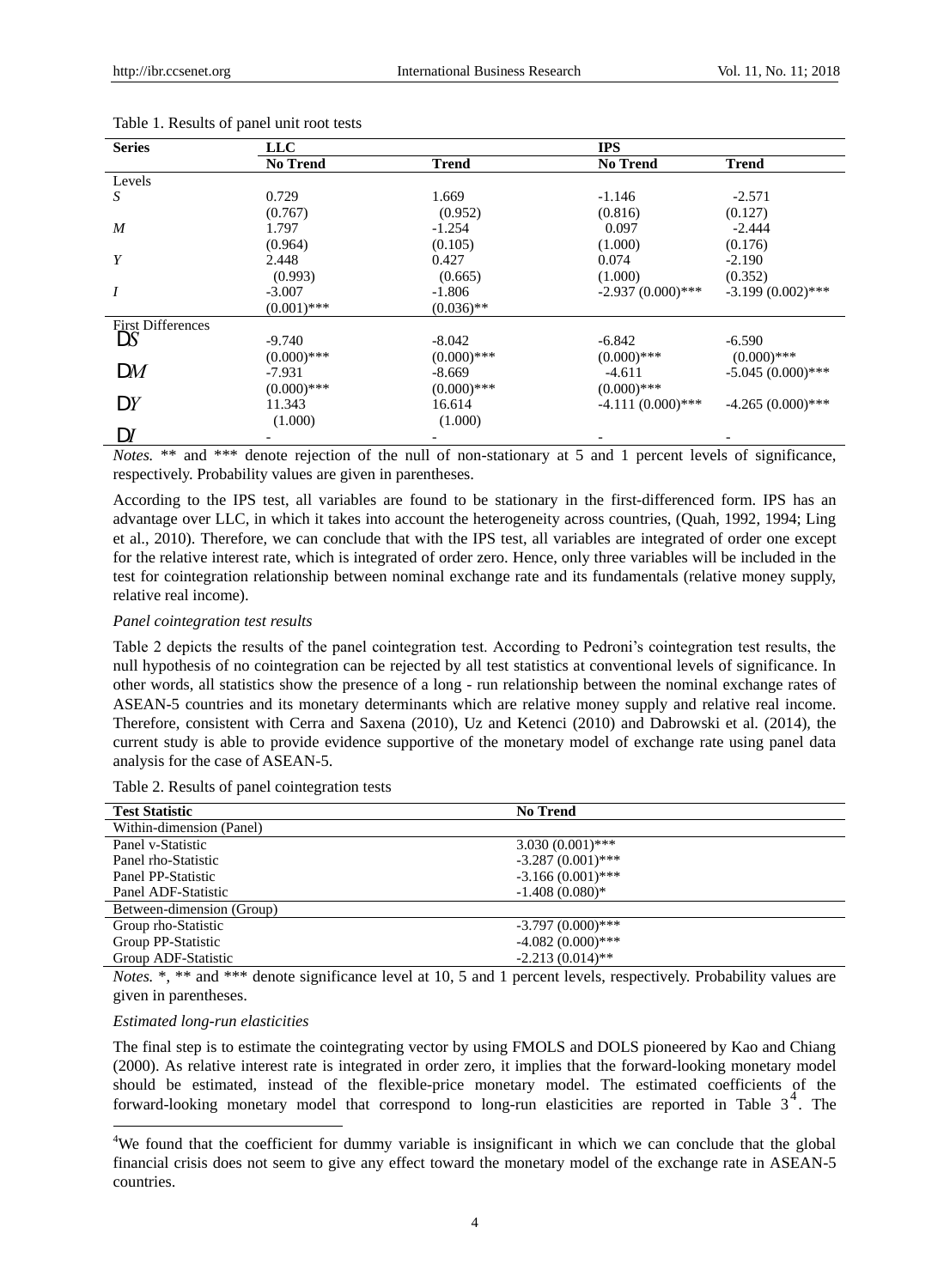coefficients for relative money supply are positive, while the coefficients of relative income are negative. Indeed, these coefficients are statistically significant at the 1% level. These estimated signs of the coefficients are consistent with the prediction of the monetary model.

Moreover, the FMOLS and DOLS estimators show that the coefficients for relative money supply are 0.380 and 0.346 respectively for ASEAN-5 countries. Thus, based on the FMOLS and DOLS results, a one percent increase (decrease) in relative money supply can be associated to about 0.4 percent depreciation (appreciation) in the nominal exchange rate. Meanwhile, the coefficients for relative income are -0.952 and -0.957 by the FMOLS and DOLS estimators respectively. Here, it can be said that a one percent increase (decrease) in relative real income will tend to appreciate (depreciate) the exchange rate by nearly 1 percent.

Table 3. Results of long-run coefficients

| <b>Coefficients</b>                                                             | <b>FMOLS</b>        | <b>DOLS</b>         |  |
|---------------------------------------------------------------------------------|---------------------|---------------------|--|
| $\beta_1$                                                                       | $0.380(0.000)$ ***  | $0.346(0.000)***$   |  |
| $\beta_2$                                                                       | $-0.953(0.000)$ *** | $-0.957(0.000)$ *** |  |
|                                                                                 | $-0.020(0.172)$     | $-0.025(0.176)$     |  |
| the contract of the contract of the contract of the contract of the contract of |                     |                     |  |

*Notes.* \*\*\* denotes significance at 1 percent level. Probability values are given in parentheses.

## **6. Concluding Remarks**

In this study, we have attempted to examine whether monetary fundamentals could explain the ASEAN-5 exchange rates behavior over the 2000 quarter one to 2014 quarter four periods. In other words, we would like to know whether monetary model does hold for ASEAN-5 countries. From our findings, we summarise that nominal exchange rate, relative money supply and relative real income are stationary in their first-differenced according to the IPS test. However, relative interest rate is stationary in the level.

Based on Pedroni's panel cointegration test, we found evidence that nominal exchange rate and relative money supply as well as relative income are cointegrated. The coefficients of relative money supply and relative income are significant and the estimated signs are in line with the monetary model's prediction. Therefore, monetary model is valid for the United States dollar denominated nominal exchange rates of ASEAN-5 countries, namely Malaysia, Indonesia, Singapore, Thailand and the Philippines. In addition, the analysis of dummy variable which has been undertaken here to capture the effect of the Global Financial Crisis has extended our knowledge that this event does not seem to affect the exchange rate model in ASEAN-5 countries.

The issues of exchange rate behavior for ASEAN-5 against the United States Dollar are important to policy makers, researchers, private enterprise and investors, especially after the global financial chaos that occurred in the end 2008. Based on the empirical results, we found out that ASEAN-5 countries have a strong significant impact on the United States but are not affected by the global financial crisis. Therefore, several policy implications can be suggested. First, private enterprise and investors should focus on one indicator such as real income, as a rise in real income will lead to ASEAN-5 countries appreciates due to the increase in money demands. Indirectly, this will also increase the capital account that surpasses the decline in the trade balance. Second, if the money supply differentials are referred by the policy makers, investors and private enterprise, an increase in money supply differentials will cause the five major ASEAN countries vis-à-vis USD to depreciate. Fourth, the behavior of long-run impact must be continuously identified. This is because the policy makers, the private enterprise and investors could evaluate, manage, improve and use it for the benefit of their long-run financial and economic targets. As for the policy implications of our findings, since uncovering interest parity holds for ASEAN-5 nominal exchange rates, there is no opportunity for arbitrating based on the differentials between ASEAN-5 and United States interest rates. It also implies that one could not predict these exchange rates by the relative interest rates. Nevertheless, this study reveals the importance of relative real money supply and relative income for the exchange rate market players to predict and monitor the ASEAN-5 exchange rates.

Several recommendations for future research are suggested to fill up the literature gap. First, the contegrating relationship between exchange rate and its fundamentals for ASEAN-5 countries against the United States has been identified. The long run relationship may exist for ASEAN-5 countries against other world's major currencies such as the euro, the British pound and the Japanese Yen. Second, the interest rate differentials could not be included in testing long-run relationship due to Pedroni's cointegration test, which is only suitable for nonstationary variables in level form. Thus, in the future research, panel autoregressive-distributed lag framework will be applied. Moreover, there might be a nonlinear relationship that exists between exchange rate and its fundamentals. Therefore, it would be interesting to know the exchange rate movements in terms of nonlinearity not only for ASEAN-5, but also for other regions.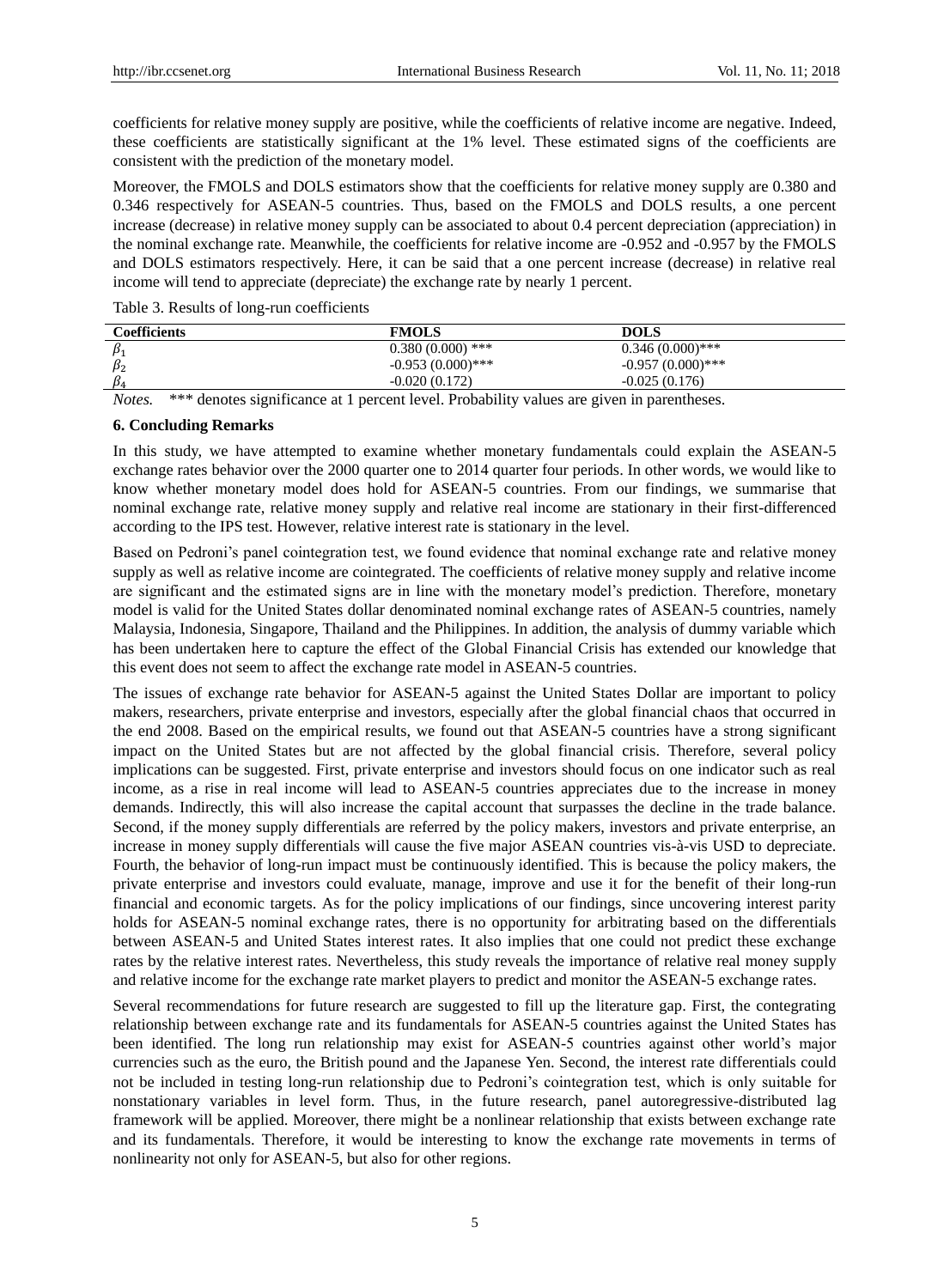## **References**

- Baharumshah, A. Z., & Masih, A. M. M. (2005). Current account, exchange rate dynamics and the predictability: the experience of Malaysia and Singapore. *Journal of International Financial Markets, Institutions and Money*, *15*(3), 255-270. https://doi.org/10.1016/j.intfin.2004.06.002
- Baharumshah, A. Z., Masih, A. M. M., & Azali, M. (2002). The stock market and the ringgit exchange rate: a note. *Journal of Japan and the World Economy*, *14*(4), 471-486. https://doi.org/10.1016/S0922-1425(02)00019-1
- Bilson, J. (1978). The monetary approach to the exchange rate-some empirical evidence. *IMF Staff Papers*, *25*(1), 48-75. https://doi.org/10.2307/3866655
- Boughton, J. (1988). The monetary approach to exchange rate: What now remains? *Princeton Studies in International Finance,* No. 171, *Princeton New Jersey*: *Princeton University Press.*
- Cerra, V., & Saxena, S. C. (2010). The monetary model strikes back: evidence from the world. *Journal of International Economics*, *81*(2), 184-196. https://doi.org/10.1016/j.jinteco.2010.03.003
- Chen, J., & Mark, N. C. (1996). Alternative Long-Horizon Exchange rate predictors. *International Journal of Finance and Economics*, *1*(4), 229-250. https://doi.org/10.1002/(SICI)1099-1158(199610)1:4<229::AID-IJFE23>3.0.CO;2-6
- Dabrowski, M. A., Papiez, M., & Smiech, S. (2014). Exchange rates and monetary fundamentals in CEE countries: Evidence from a panel approach. *Journal of Macroeconomics, 41*(C), 148-159. https://doi.org/10.1016/j.jmacro.2014.05.005
- Edison, H., & Pauls, B. D. (1993). A re-assessment of the relationship between real exchange rates and real interest rates: 1974-1990. *Journal of Monetary Economics 31,* 165-187. https://doi.org/10.1016/0304-3932(93)90043-F
- Engle, R., & Granger, C. (1987). Cointegration and error correction: Representation, estimation and testing. *Econometrica, 55*(22), 251-276. https://doi.org/10.2307/1913236
- Frankel, J. A. (1976). A monetary approach to exchange rate: Doctrinal aspects and empirical evidence. *Scandinavian Journal of Economics*, *78*(2), 200-224. https://doi.org/10.2307/3439924
- Frankel, J. A. (1984). Tests of monetary and portfolio balance models in exchange rate determination: sampling error misspecification. In: Frankel J.A (Ed.), Exchange rate and international macroeconomics, *The University of Chicago Press, Chicago*, 67-105.
- Hsiao, C. (2003). *Analysis of Panel Data*, 2<sup>nd</sup> edition.UK: Cambridge Universirty Press. https://doi.org/10.1017/CBO9780511754203
- Hsiao, C. (2007). Panel data analysis—advantages and challenges, *Test, 16*(1), 1-22. https://doi.org/10.1007/s11749-007-0046-x
- Im, K. S., Pesaran, M. H., & Shin, Y. (2003. Testing for unit roots in heterogeneous panels. *Journal of Econometrics*, *115*(1), 53-74. https://doi.org/10.1016/S0304-4076(03)00092-7
- Islam, M. F., & Hasan, M. S. (2006). The monetary model of the dollar-yen exchange rate determination: A cointegration approach. *International Journals of Business and Economics*, *5*(2), 129-145.
- Kao, C., & Chiang, M. (2000). On the estimation and inference of a cointegrated regression in panel data, in Baltagi, B., ed. Nonstationary panels, panel cointegration, and dynamic panels. *Advances in Econometrics*, 15. Amsterdam, New York and Tokyo, Elsevier Science, 179-222. https://doi.org/10.1016/S0731-9053(00)15007-8
- Kearney, C., & MacDonald, R. (1990). Rational expectations, bubbles and monetary models of the exchange rate: the Australian/US Dollar rate during the recent float. *Australian Economic Papers*, *29*(54), 1-20. https://doi.org/10.1111/j.1467-8454.1990.tb00467.x
- Levin, A., Lin, C., & J. Chu, J. (2002). Unit root tests in panel data: asymptotic and finite-sample properties. *Journal of Econometrics*, *108*(1), 1-24. https://doi.org/10.1016/S0304-4076(01)00098-7
- Liew, V. K. S. (2004). Nonlinear adjustment of ASEAN-5 real exchange rates: Symmetrical or asymmetrical? *Economics Bulletin, 6*(8), 1-8.
- Liew, V. K. S. 2008. *Monetary Models of Exchange Rate: Nonlinearity Matters*. USA: Verlag Dr. MÜller Aktiengesellschaft & Co. KG.